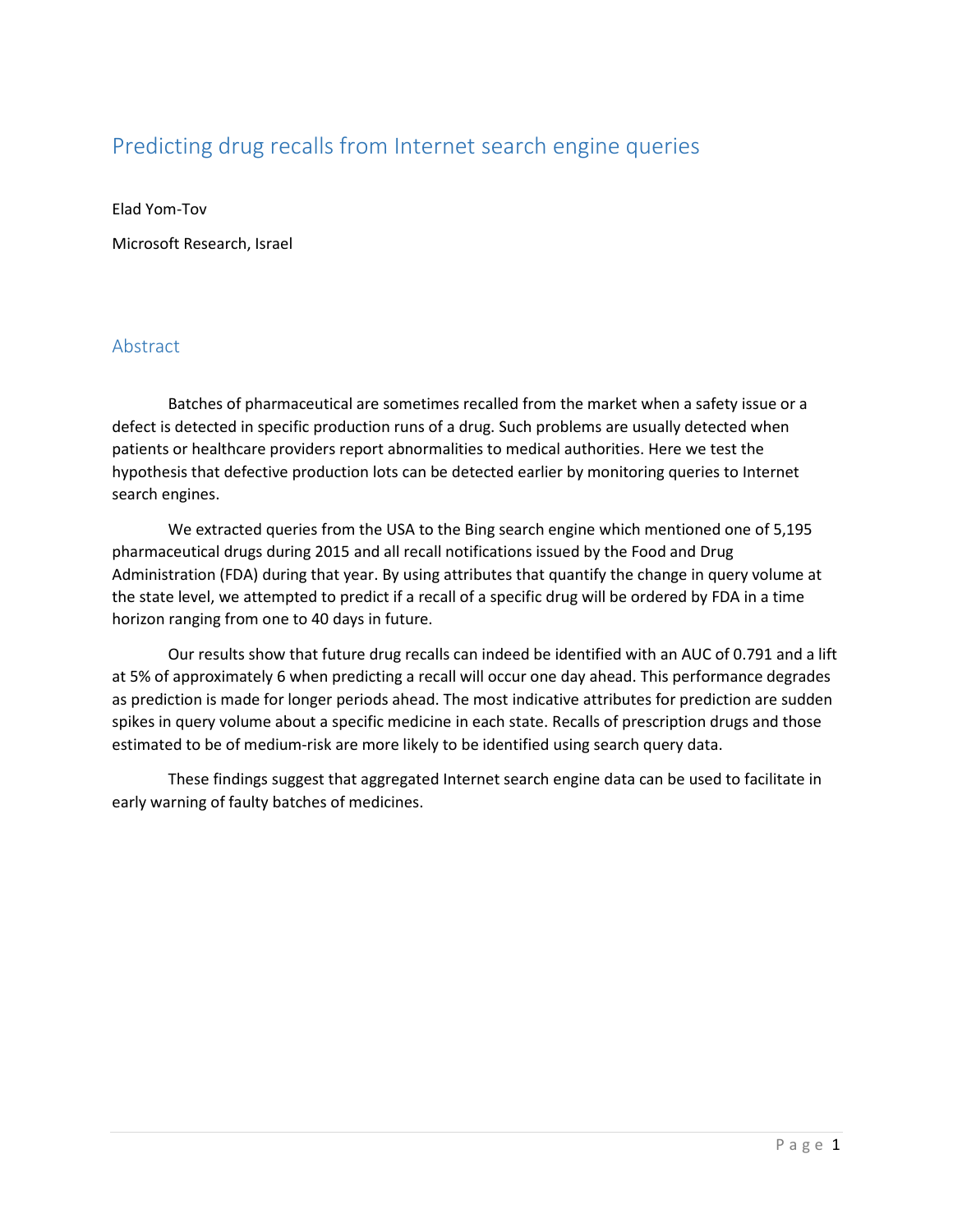### 1 Introduction

A drug recall occurs when a batch or an entire production run of a drug product is returned to the manufacturer, usually due to the detection of safety issues or drug product defect [1]. Drug recalls are costly for manufacturers, in both direct costs – loss of sales and cost of collecting the faulty drug -- and indirect ones, such as loss of goodwill [2].

Here we focus on recalls of specific batches of drugs, not of entire drug recalls. This is because the former are relatively common (as we show below, 3772 recalls were logged in 2015), compared to entire drug recalls, which have not occurred in the US since 2011. Whether initiated by the manufacturer or by the Food and Drug Agency (FDA) in the United States, recalls are logged by the FDA and provided to the public via the FDA's Drug Recall Enforcement Reports Reference<sup>1</sup>.

Internet data, including social media posts [\[3\]](#page-10-0) and search engine queries, have been used previously to identify adverse reactions of medical drugs [4], [5]. For example, Yom-Tov and Gabrilovich [6] showed that queries to Internet search engines can be used to monitor and detect possible adverse reactions of medicines. Broadly, people are likely to query for drugs when these are prescribed to them, and for adverse reactions when they are experienced by them. By comparing the number of people who queried for a drug and later queried for specific adverse reactions, compared to other people, it is possible to identify candidate adverse reactions. These have been shown to match known adverse reaction of pharmaceutical drugs, as well as unknown reactions, which share the trait of being more benign and appear after a longer time than of known adverse reactions.

Recent analysis has found that the most common reasons for drug recalls are contamination, mislabeling, adverse reaction, defective product, and incorrect potency [7]. Since some of the reasons for recalls may be experienced by the consumer as causing adverse reactions or ineffective products, we hypothesize that mechanisms similar to those used for detection of general adverse reactions will be effective in early detection of faulty medicines, which will later be cause for recall. Specifically, we propose to use changes in the query volume for drugs and adverse reactions as an indicator for the possible existence of faulty drug batches.

Thus, we perform a large-scale retrospective analysis of Internet search engine data and show that these data can indeed be used as a sentinel for detecting faulty batches of pharmaceutical drugs.

 $\overline{\phantom{a}}$ 

<sup>1</sup> https://open.fda.gov/drug/enforcement/reference/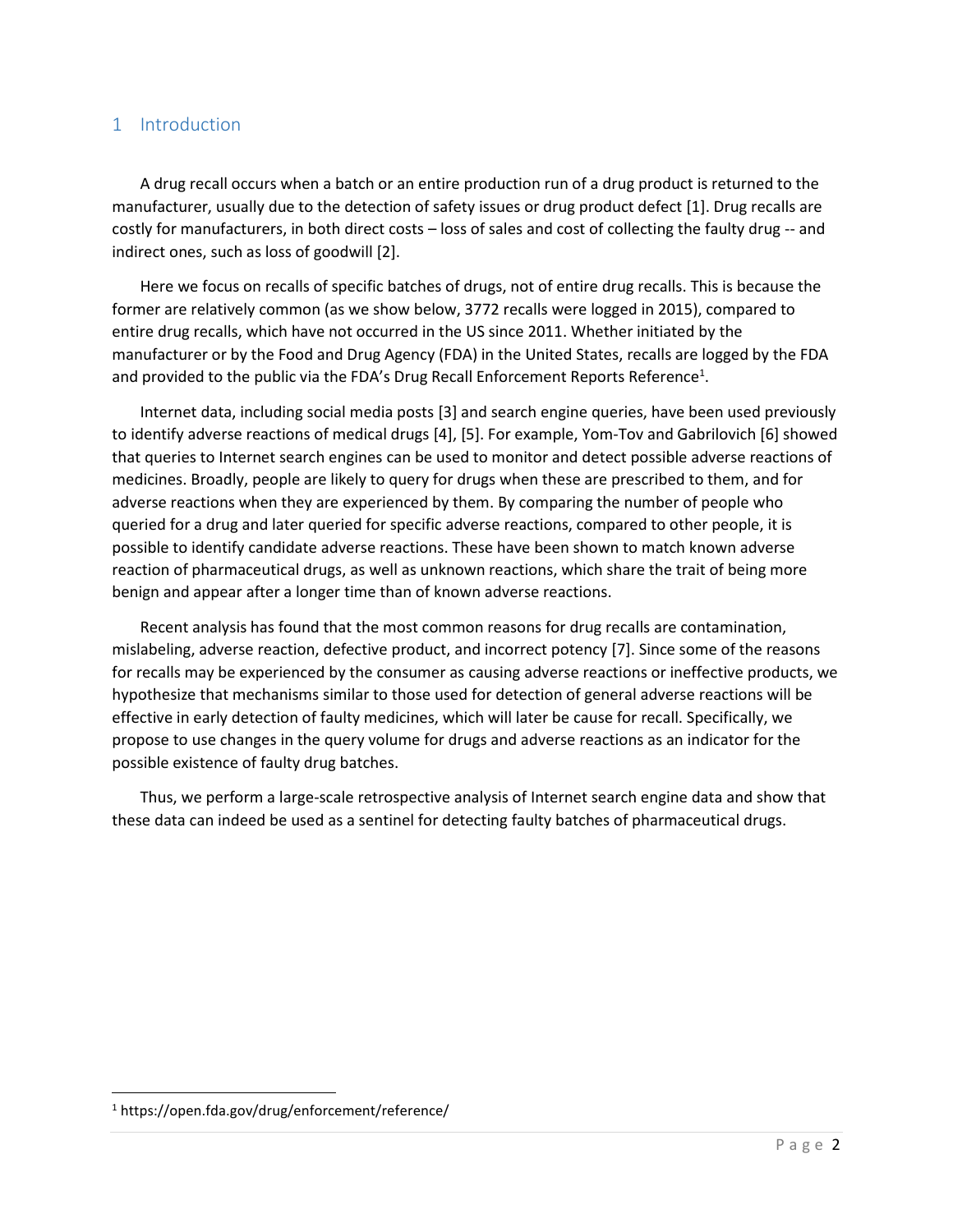### 2 Methods

#### 2.1 Data

We extracted all queries submitted to the Bing search engine by users in the United States between January  $1<sup>st</sup>$ , 2015 and December 31 $<sup>st</sup>$ , 2015. For each query were recorded an anonymized user</sup> identifier, the text of the query, the date when the query was made, and the US state where the user was situated when issuing the query.

All procedures performed in this study were in accordance with the ethical standards of the institutional. For this type of study formal consent is not required.

Queries were filtered to include those whose text contained one or more of 5,195 drugs listed in Wikipedia, either in their generic or brand names. We marked queries as to whether they contained a medical symptom, according to the list compiled in Yom-Tov and Gabrilovich [6]. Drugs were filtered to keep 373 drugs for which at least 1000 queries were made in the data.

The ground truth which we attempted to identify were the recalls listed in the US Food and Drug Administration (FDA) Recall Enterprise System (RES), a database that contains information on recall event information submitted to FDA. Recalls in RES are listed by the states affected by the recall, the date of the recall, and the drug that was recalled. Also available in these data are the recall classification, where a Class I recall is due to "Dangerous or defective products that predictably could cause serious health problems or death", Class II to "Products that might cause a temporary health problem, or pose only a slight threat of a serious nature" and Class III to "Products that are unlikely to cause any adverse health reaction, but that violate FDA labeling or manufacturing laws".

Finally, we classified drugs as to whether they require a prescription (RX) or are sold without one (OTC) using the FDA's Orange Book [\[8\]](#page-10-1).

#### 2.2 Data modeling

We assumed that faulty drugs would manifest as changes in the query volume about these medications, compared to the normal volume of queries about these drugs. Thus, for each day, state and drug combination we computed the following 20 time-series attributes:

- 1. **Drug query slope**: Slope of the number of queries about the drug that were made in the state during the past week, 2 weeks, and up to 7 weeks.
- 2. **Drug-symptom query slope**: The same as (1), but only for queries that also mention a symptom.
- 3. **Drug spike ratio 1/7**: The relationship between the number of queries about the drug in the state during the past day and the same number in the past 7 days.
- 4. **Drug spike ratio 1/30**: The same as (3) for the ratio between the past day and the past 30 days.
- 5. **Drug spike ratio 7/30**: The same as (3) for the ratio between the past 7 days and the past 30 days.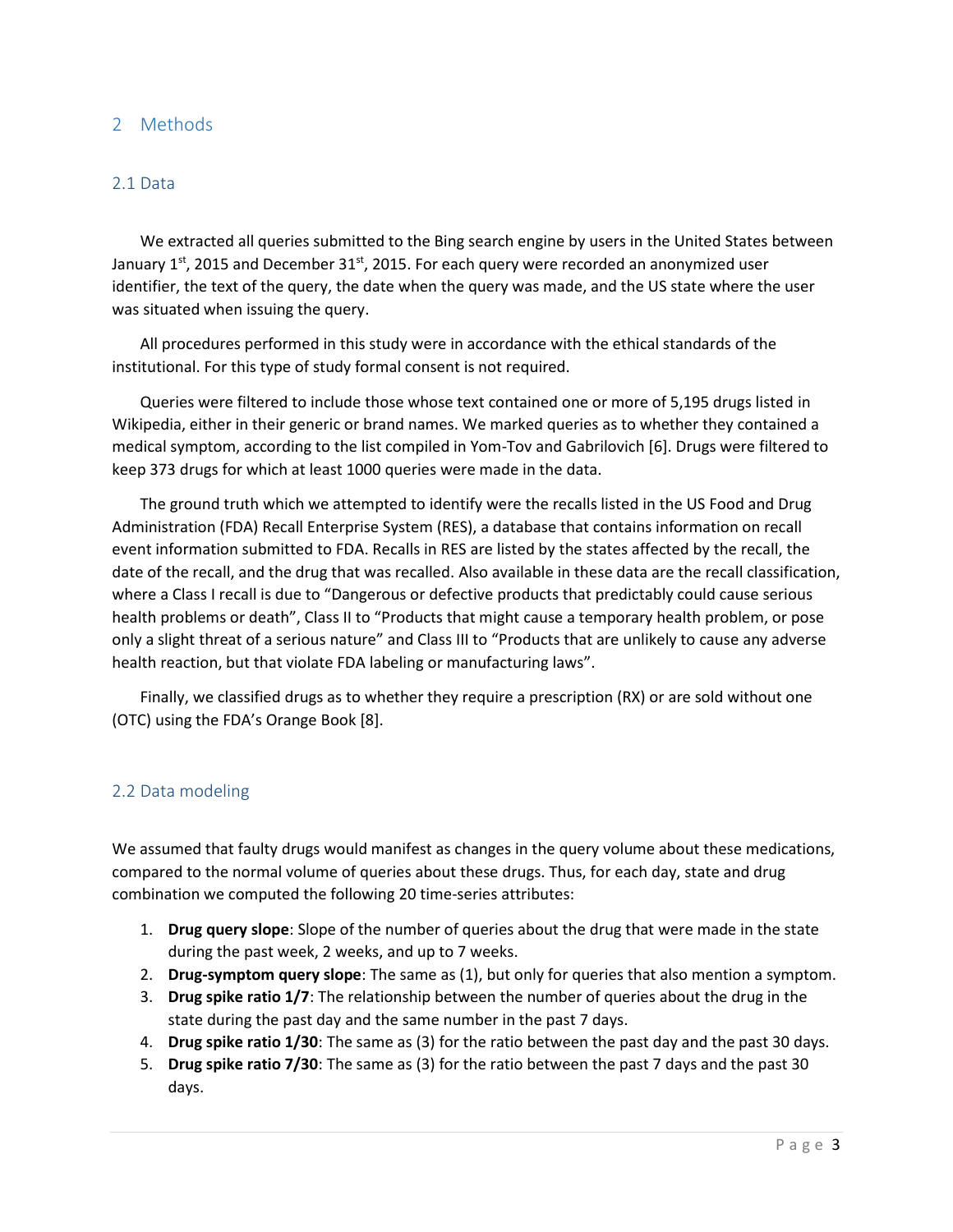- 6. **Drug-symptom spike ratio 1/7**: The same as (3), but only for queries that also mention a symptom.
- 7. **Drug-symptom spike ratio 1/30**: The same as (4), but only for queries that also mention a symptom.
- 8. **Drug-symptom spike ratio 7/30**: The same as (5), but only for queries that also mention a symptom.

All data for a given drug in a state was removed from the day of the first recall up to the end of the year, so that publicity and media coverage of a recall would not affect our estimation of the ability to detect a recall.

#### 2.3 Prediction

We attempted to predict if a recall would be ordered for each of the 5,195 drugs we monitored in each of the 50 US states, N days in the future. We modified N between 1 (the call would be ordered in the next day) to 40 days (a recall would be ordered in 40 days). We refer to *N* as the *predictive horizon*. Once the date of a recall was passed for a given drug in each state, all future instances of this drug would be ignored in this state, so that any public health information about the recall or media attention given to the recall would not be taken into account in evaluation.

Data were split into train and test, such that the first 240 days of 2015 were used as training data, and the last 85 days as test data. Such stratification (by time) mimics the way a system could be deployed in production, where historical data would be used for training, and current data would be analyzed for potential recalls.

The fraction of positive samples (recalls) was approximately 0.2%. Thus, it is necessary to use prediction methods that account for rare samples in the predicted class. Here we employ a version of bagging [9], which (following [10]) works as follows: First, the majority class (no recall) are clustered using the k-means algorithm. We determined empirically that good results are obtained for k=500. Then, a linear predictor with interactions is constructed to distinguish between the examples in each cluster and the positive examples of the training set. During prediction, each of the classifiers is applied to the example, and the label is set to be the maximum value outputted by the predictors.

We evaluated the performance of our prediction using two measures: Receiver Operating Curve (ROC) and the corresponding Area Under the Curve (AUC), and lift. ROC (and AUC) represent the balance between false positive and true positive rates of a classifier and is one of the most common measures for evaluation of classifiers. Lift [11], [12], for any given fraction  $0 < T < 1$ , is defined as the ratio between the number of positive examples among the fraction of T examples, that are ranked highest by the proposed predictor, and the expected number of positive examples in a random sample from the general set of samples of equal size. For example, a lift of 3 at a fraction  $T = 0.05$  means that if we examined 1% of drugs at states in a given data ranked highest by the proposed system, we expect to see three times more drugs which will require to be recalled in this population than in a 0.05-fraction random sample of the examples.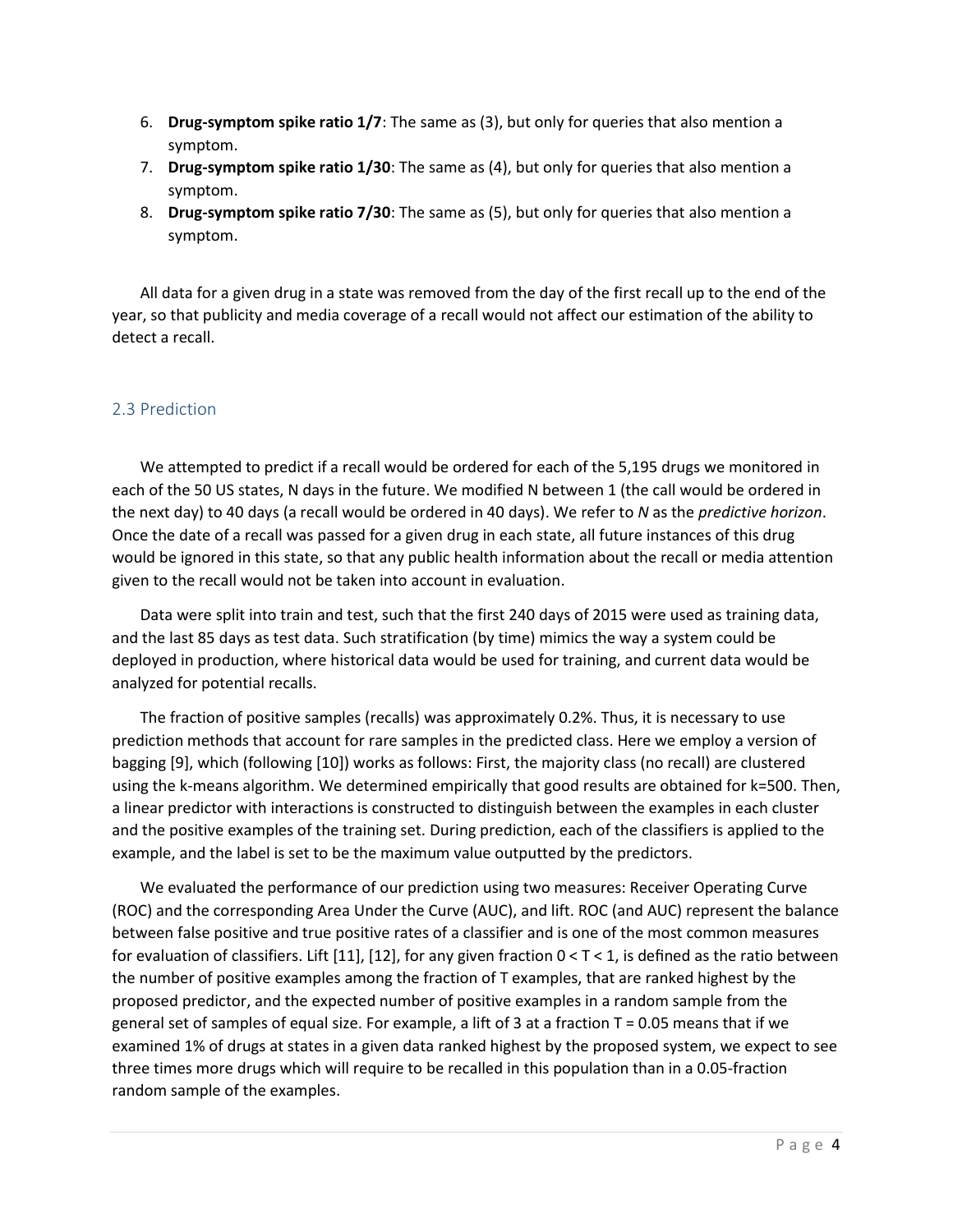However, two reasons suggest that lift should also be used in our evaluation. First, the sparsity of our recalled class (0.2%) means that small variations in the size of this class may cause large deviations in the observed performance (See, for example, [13] and citations therein). Second, in a practical scenario, regulators are likely to prefer an ordered list of drugs that should be inspected (from top to bottom), as budget and time allows. Therefore, results for both measures of performance are given.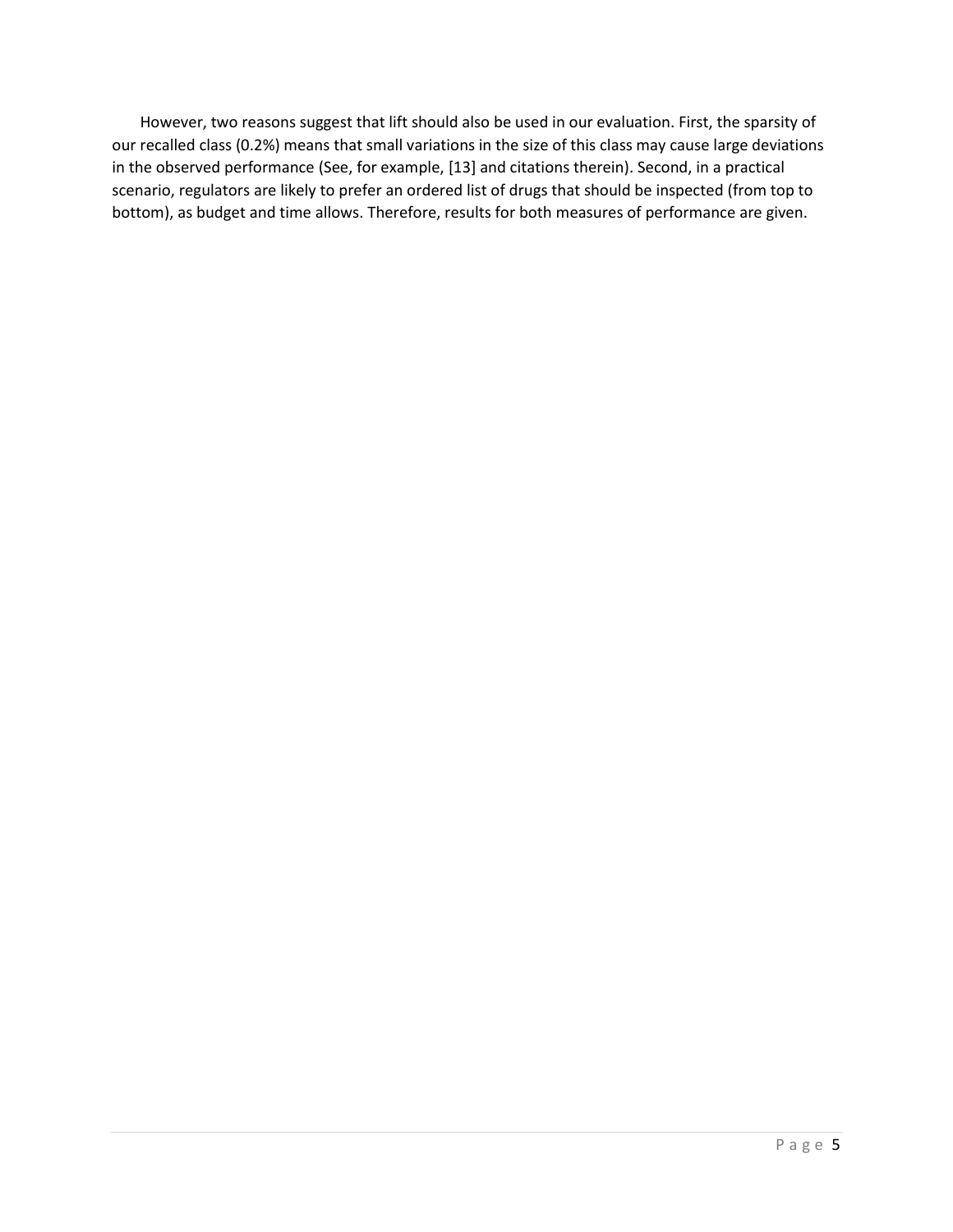# 3 Results

On average, there were 3772 recalls in 2015. [Figure 1](#page-5-0) shows the number of recalls in each state, excluding 3462 recalls which were applied to all states. As can be seen, more populous states experienced more recalls, as might be expected. However, even given this large number of recalls, given that we are attempting to identify recalls before they occur, a typical system would only experience approximately 0.2% positive examples (3772 recalls per state, compared to 5192 drugs in 365 days).



*Figure 1: Number of non-US-wide recalls per state reported by FDA during 2015*

<span id="page-5-0"></span>[Figure 2](#page-6-0) shows the ROC (with AUC of 0.791) and the lift chart for predicting recalls one day before they occur. As this figure show, it is possible to identify around 20% of the recalls at a relatively low false positive rate.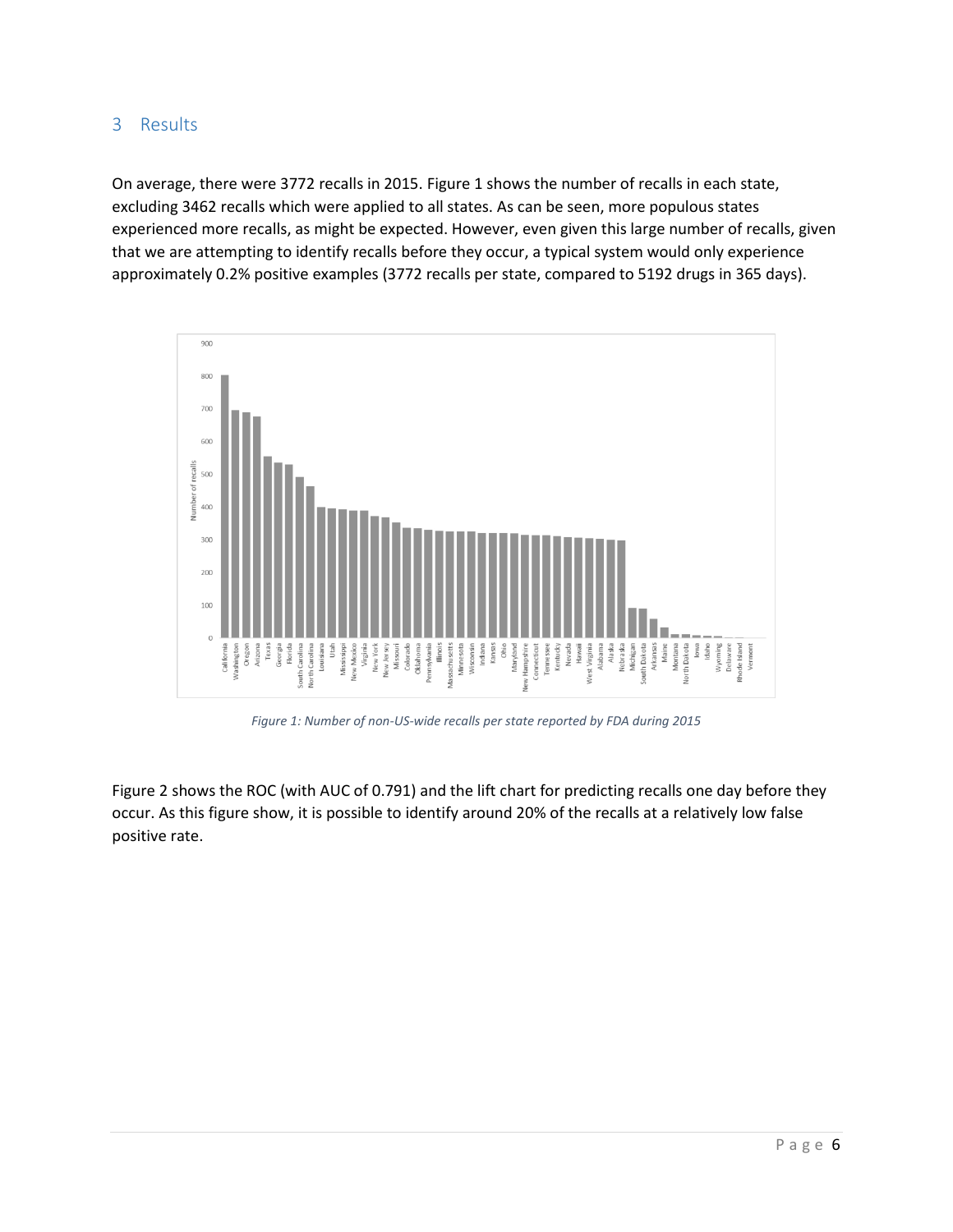

*Figure 2: ROC (left) and lift (right) for detecting recalls one day before they occur.*

<span id="page-6-0"></span>[Figure 3](#page-7-0) shows the relationship between the number of days before recall that a prediction is made and lift at 5%. As expected, the longer into the future that the predictor attempts to identify a likely recall, the worst the performance. However, there is a large variance in performance among adjacent points. To explain this variance, we modeled the performance of the classifier (both using AUC and lift at 5%) as a function of two parameters: The number of days before recall, and the number of positive examples in the test data. The model applied to these variables is a rank regression model.

The resulting model parameters are shown i[n Table 1,](#page-7-1) from which several observations can be made. First, the model cannot explain the variation in AUC, whereas variations in lift are well explained, with  $R^2$ for the former being 0.13 (not statistically significant) and 0.46 (P=0.02) for the latter. We attribute this difference to the sensitivity of AUC to small variations in performance, as noted above. Second, for the model of lift, performance degrades as a function of time before recall (negative slope), and as fewer positive examples exist (positive slope). Thus, the variance in [Figure 2](#page-6-0) can be explained largely as a result of two effects: The difficulty of predicting long into the future (a parameter of the task), and the sparsity of the data (a parameter of the test data).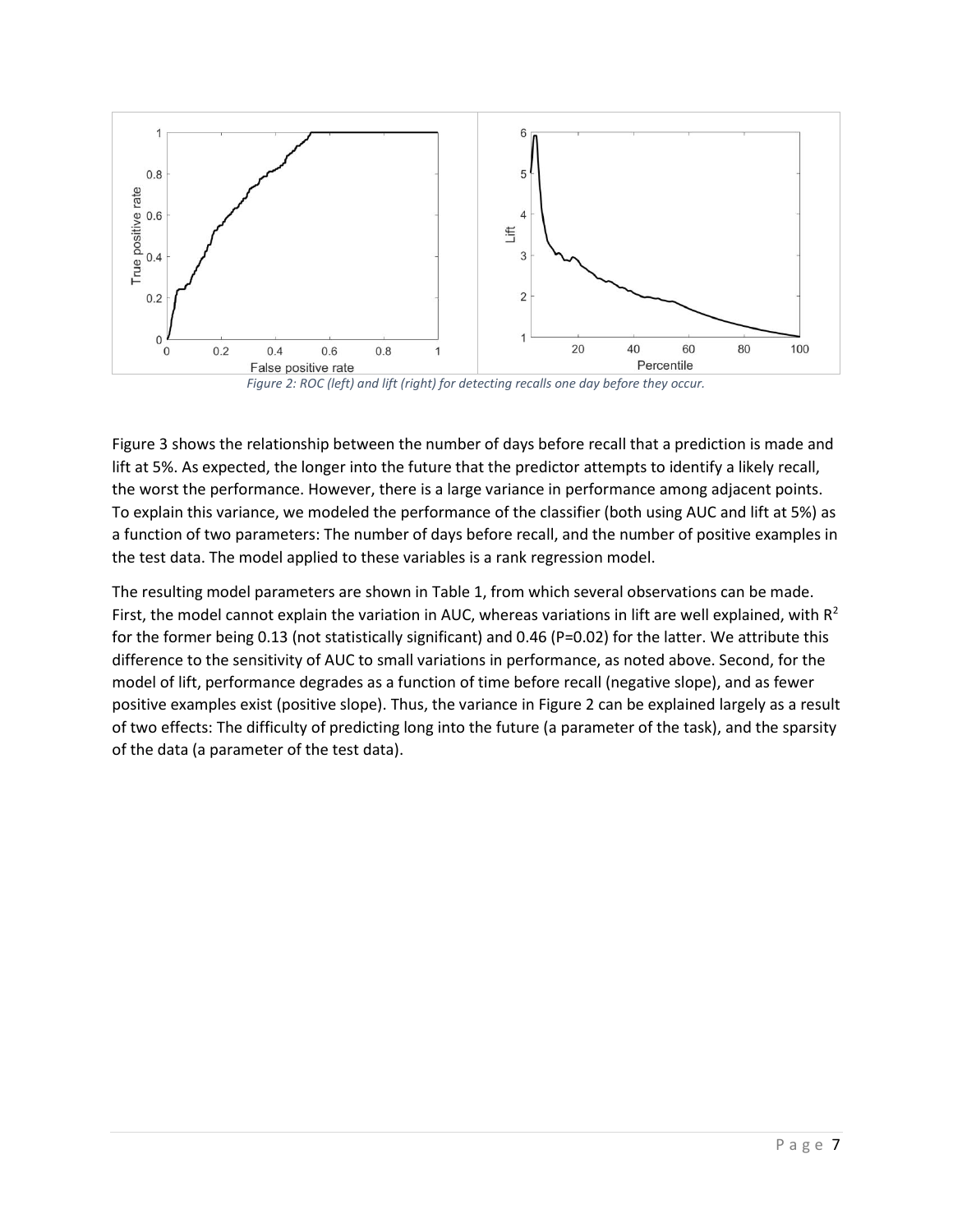

<span id="page-7-0"></span>*Figure 3: Lift at 5% as a function of the number of days before recall that prediction is made. The dotted line represents the best fit linear regression line.*

|                             | <b>AUC</b>    |         | Lift @ $5%$   |         |
|-----------------------------|---------------|---------|---------------|---------|
|                             | Slope (SE)    | p-value | Slope (SE)    | p-value |
| Time to recall              | $-1.25(0.92)$ | 0.201   | $-2.31(0.73)$ | 0.008   |
| Number of positive examples | 1.25(0.93)    | 0.204   | 2.11(0.73)    | 0.013   |
| $R^2$                       | 0.13          | 0.422   | 0.46          | 0.024   |

*Table 1: Performance as a function of time to recall and the number of positive examples*

<span id="page-7-1"></span>Recalls ranked in the top 5% per the prediction model for a horizon of one day were stratified by their recall class (see Methods) and whether the drug recalled required a prescription (RX) or was sold over the counter (OTC). We compared the likelihood of each recall class and (separately) whether the drug was RX or OTC to the likelihood in the entire set of recalls. Recalls of class II (medium danger) were 24% more likely to appear in the top 5% of the predictions. RX medications were 14% more likely while OTCs and unclassified drugs were 69% less likely to appear in the top 5% of the predictions. Thus, it was easier to detect recalls that are of medium danger and recalls of prescription drugs.

As explained in the Methods, the classifier is an ensemble classifier based on 500 clusters of the (majority) negative class. There is a strong correlation (Spearman rho 0.6, P<10<sup>-6</sup>) between the number of points in each cluster and the number of times that the output of the classifier based on points from a cluster are used for classification (because their value is the largest among classifiers). Based on this insight, we measured the maximal lift obtained by the ensemble, when only the largest clusters are used[. Figure 4](#page-8-0) shows the maximal lift for predicting recalls one day before they occur, as a function of the number of clusters used, starting from the single largest cluster and up to the 100 largest clusters.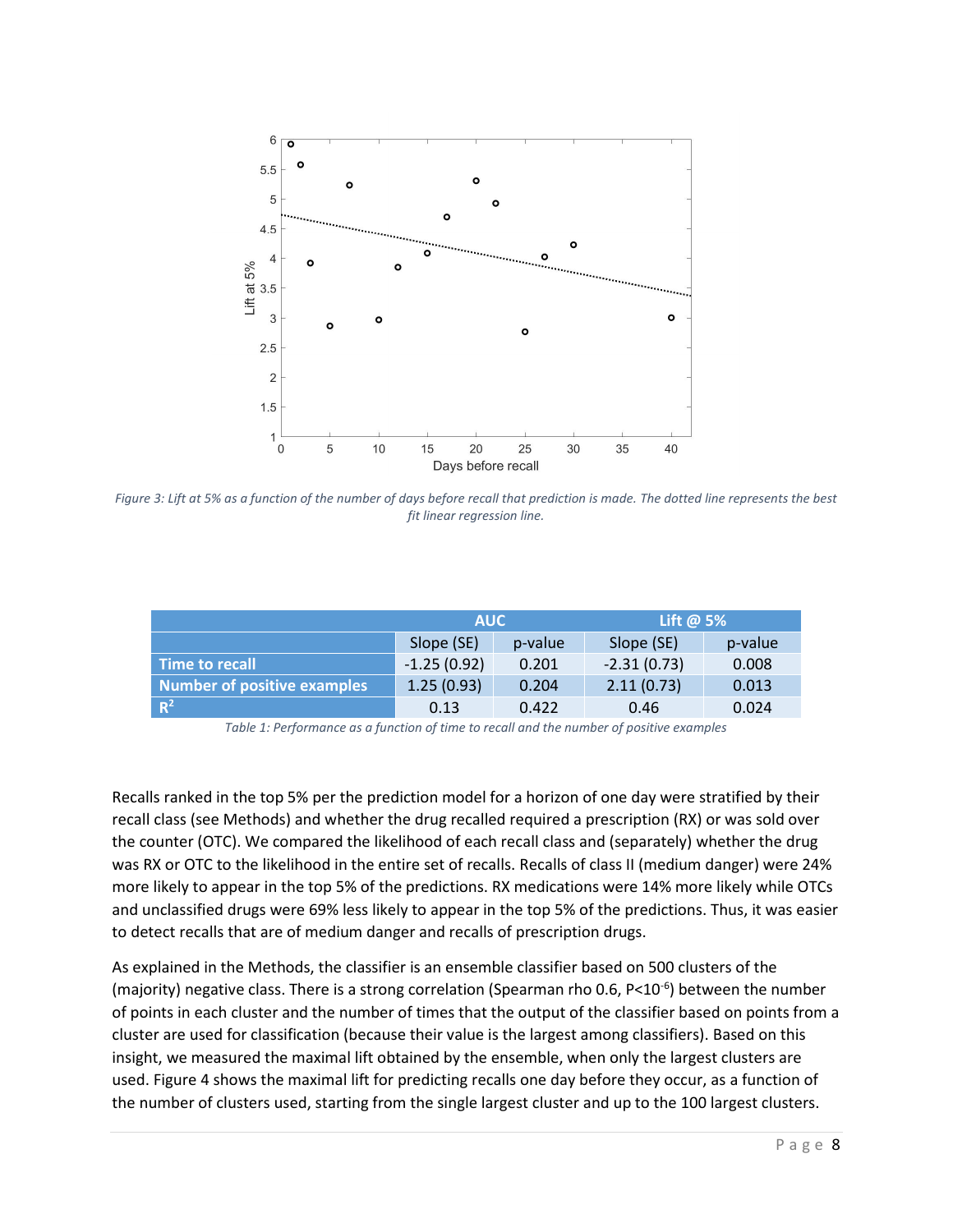Similar graphs are observed for other predictive horizons. As the figure shows, performance increases when between approximately 5 and 60 of the largest clusters are used. However, this increase in performance is non-monotonous. Therefore, it may be beneficial to use only a number of the largest clusters when using the ensemble, but the best number of chosen clusters to be used is difficult to determine without empirical testing.



<span id="page-8-0"></span>*Figure 4: Classifier performance as a function of the number of clusters used, when using consecutively smaller clusters*

It is also possible to estimate the contribution of different attributes to the ensemble classifier. This is done by finding those variables that appear as statistically significant (at P<0.05, with Bonferroni correction) in a significant fraction of the 500 classifiers. If we choose to focus on attributes that appear (either independently or in an interaction with other attributes) as significant in at least 20% of the classifiers, we find that the most influential attributes are (see Methods for a description of the attributes):

- 1. Drug query slope.
- 2. Drug spike ratio 1/7
- 3. Drug spike ratio 1/30
- 4. Drug spike ratio 7/30

Similar influential attributes are observed for other predictive horizon values. Thus, changes, and especially sudden ones, in queries for a drug are indicative of a pending recall.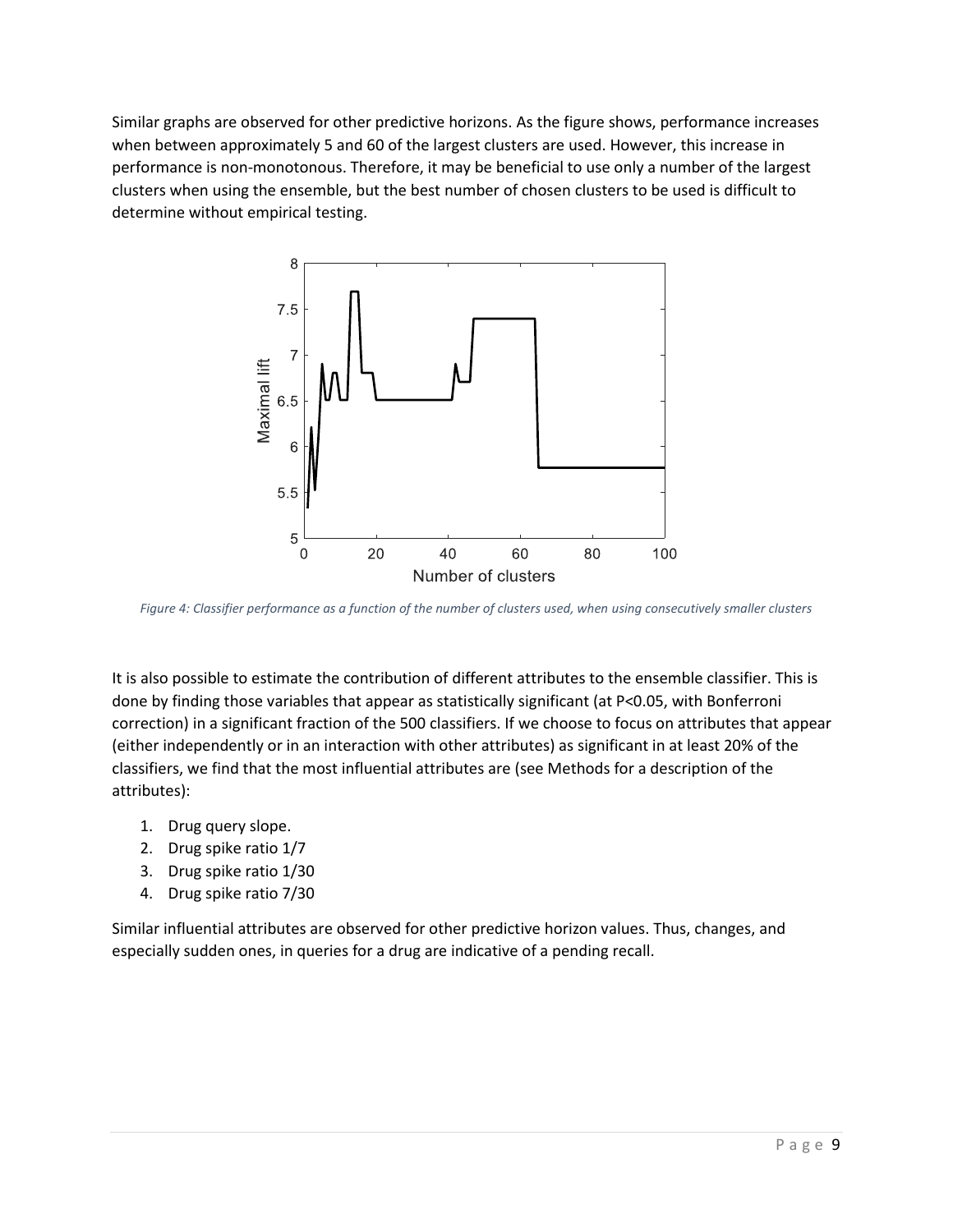#### 4 Discussion

Early detection of faulty batches of pharmaceutical drugs is important for both patients and pharmaceutical companies. For the former, such detection reduces the risk of adverse events and ineffective treatment. For the latter, it can assist in rapid reaction to manufacturing problems which can result in significant financial consequences if untreated.

Internet data, which reflect patient's experience in using drugs, has been shown to be beneficial for the discovery of adverse reactions. This is achieved through monitoring of very large populations of Internet users as they query about their experiences or discuss them on Internet forums. Here we have shown the possibility to monitor, in near real-time, Internet data to aid in early discovery of specific batches of faulty pharmaceuticals.

One of the main problems encountered when predicting rare events such as drug recalls, and when evaluating the success of such prediction, is the scarcity of such recalls. Our results show that prediction quality depends on how close to the recall we try to detect it, and the number of recalls in our testing data. Because of the latter, our analysis should be regarded as showing the feasibility for detecting drug recalls. Future research will need to focus on analyzing data for longer timeframes, thus providing a more accurate predictor and a more stable estimation of classification accuracy.

We found that changes, and especially sudden ones, in queries for a drug are indicative of a pending recall. Interestingly, the confluence of symptoms and drugs were not found to be strongly indicative of drug recalls. It may be that better attributes could be developed by counting the number of people who searched for each drug (ostensibly because they or someone close to them were prescribed this drug) and later searched for an adverse reaction. However, such attributes are more difficult to compute and are less available to public health authorities, compared to the attributes we used, which can be collected, for example, through services such as Google Trends<sup>2</sup>. Thus, the use of these attributes is left for future research.

 $\overline{\phantom{a}}$ 

<sup>2</sup> www.google.com/trends